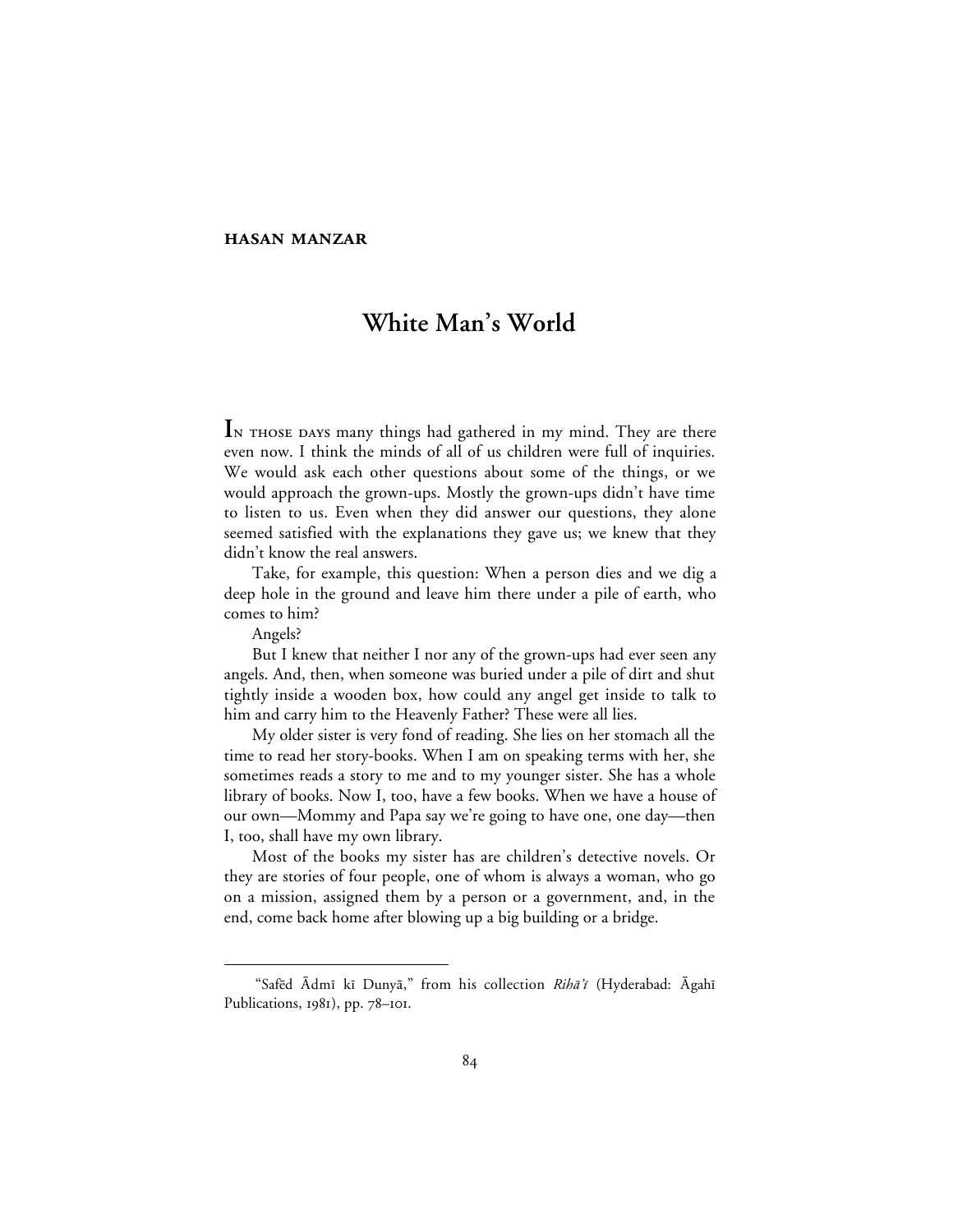What the word "government" meant I did not know then. I'm still not quite sure. It was something that was for the grown-ups, not for the children. It was the thing that transferred Papa from one place to another and did many other things, which I shall talk about later.

So, as I was saying, my sister has quite a few books; of these many are by Enid Blyton. Sometimes my sister and Mommy have an argument. My sister says that no one can write a better story than Enid Blyton, and that the greatest book in the world is *Heidi*, but Mommy says that there are many great writers in the world—Tolstoy, Thomas Mann, and Dostoviskido … I could never get that name right. Mommy once told me a story by that man, and I thought it was a good story. There was an old woman in that story who was very miserly, and a student who never had enough money to eat and who used to sell some things to that old woman. One day the student made a plan and murdered her, and nobody could find out who had killed her. In the end the boy himself went and told everybody that he was the murderer of the old woman. The story was called *Crime and Punishment.* The old woman in the story reminds me of my grandmother who lives in Pretoria in South Africa.

I hate my grandmother. She lives all alone in a house which is in an area meant only for the houses of the rich. She proudly says that only the whites live in her area, no Asians or Africans.

That is why I cannot stand her. Besides, she has hardly ever given me anything. Once, long ago, when we visited Pretoria, she gave me a battery-operated jet plane. The jet used to make the kind of noise planes make when they take off. On its starboard side it had a green light and on the port side a red one, perhaps. It would move on the ground and, after a while, make a breaking sound and then stop.

This goes far back in the past when I was really small. But even now, when we go to see her, she reminds me of that gift, and says, "Remember, young man, the beautiful jet plane I gave you? Where is it now? Does it still work?"

On a wink from Papa I have to say, "Yes, Grandma, I still have that plane and it still works beautifully." Actually, I've even forgotten what it looked like and what side of it had which light.

The old lady always asks my mother, "Where are you people finally going to settle?" I know the meaning of the word "settle." It means to build a house somewhere and to stay there forever, as the old lady has done herself. Then she asks, "Are you going to Australia? Why not Canada? Hank could even find a place for himself in the States."

Hank is my father's name.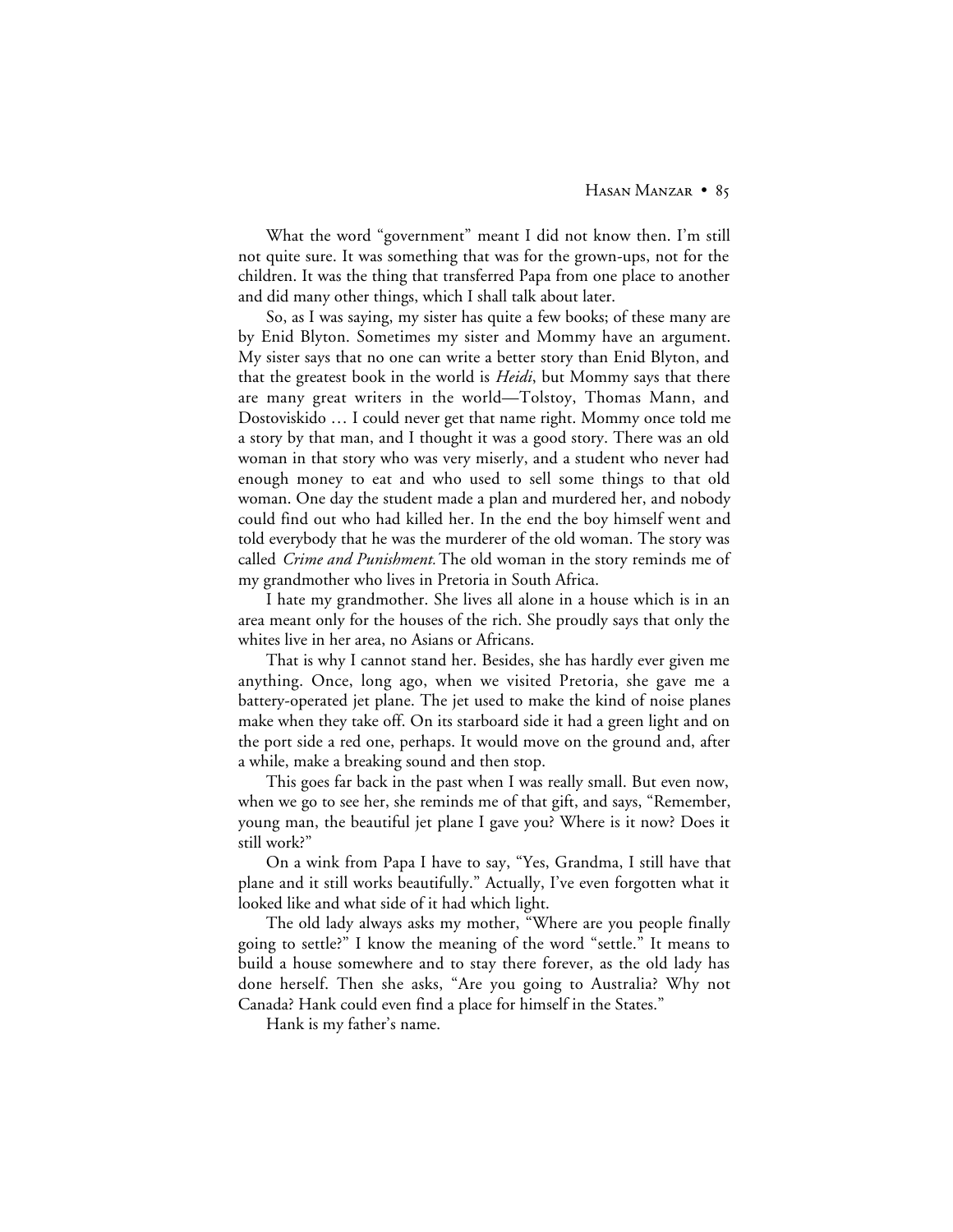My grandfather was Dutch and grandmother Afrikaaner. Perhaps they hated each other all their life. My grandfather spent the greater part of his life in Indonesia, just so he would be away from my grandmother. I've heard Mommy and Papa whisper that my grandfather, later in his life, had started living with a woman who was not white. This was one of those things which stayed in my mind in those days and which raised a number of questions. Why did my grandfather do that and, if he did, what was wrong with it? I had also heard that the government did not allow him and that woman to live in South Africa, and that once, in Durban, when they were traveling together in a taxi, they were taken to a police station because the two of them had different skin colors, and the government didn't like that. Things are not that way in this country where we live. Here, a Negro woman and an Indian man, or a Negro man and a British woman can go together wherever they want to—to the movies, to the circus, or just for a stroll, holding each other's hands, as Mommy and Papa often do before sunset. I like to watch them when they do that. They seem to be in love with each other. When I grow up and get married, I too would sometimes like to go out with my wife in the same way. My wife's hand would be around my back, as Mommy's is around Papa's, and my hand will go behind her neck and rest on her far shoulder. But what worries me is that if she is taller than me, then walking like that may not be possible.

Anyway, there is a government in the South—Mommy and Papa call South Africa "South"—as well as here in this country where we live.

Once I remember seeing my grandmother panting and breathing hard, as if she were trying to hold back her anger, and saying to Papa, "I don't care a hoot where your father is, or if he is dead or alive. He was low and that is what he proved by living with a dark woman. Sin or no sin, the important thing is that he lived with a dark woman."

I knew what the word "dark" meant: people are afraid of the dark and of things that are dark like the night. In the school plays I've seen the devil wearing black clothes and black make-up. This continent, where we live, used to be called the Dark Continent. I imagine that long ago people used to live in big caves, and since there was no electricity, they were afraid of coming out at night, as people still are in this small town where we live and where there is no electricity. People don't walk around at night because they are afraid of snakes and big scorpions, some as big as my two hands put together, and of lions and hyenas. But me, I'm not afraid of the dark, nor do I fear black people.

One day when my father and I were going for a morning stroll, with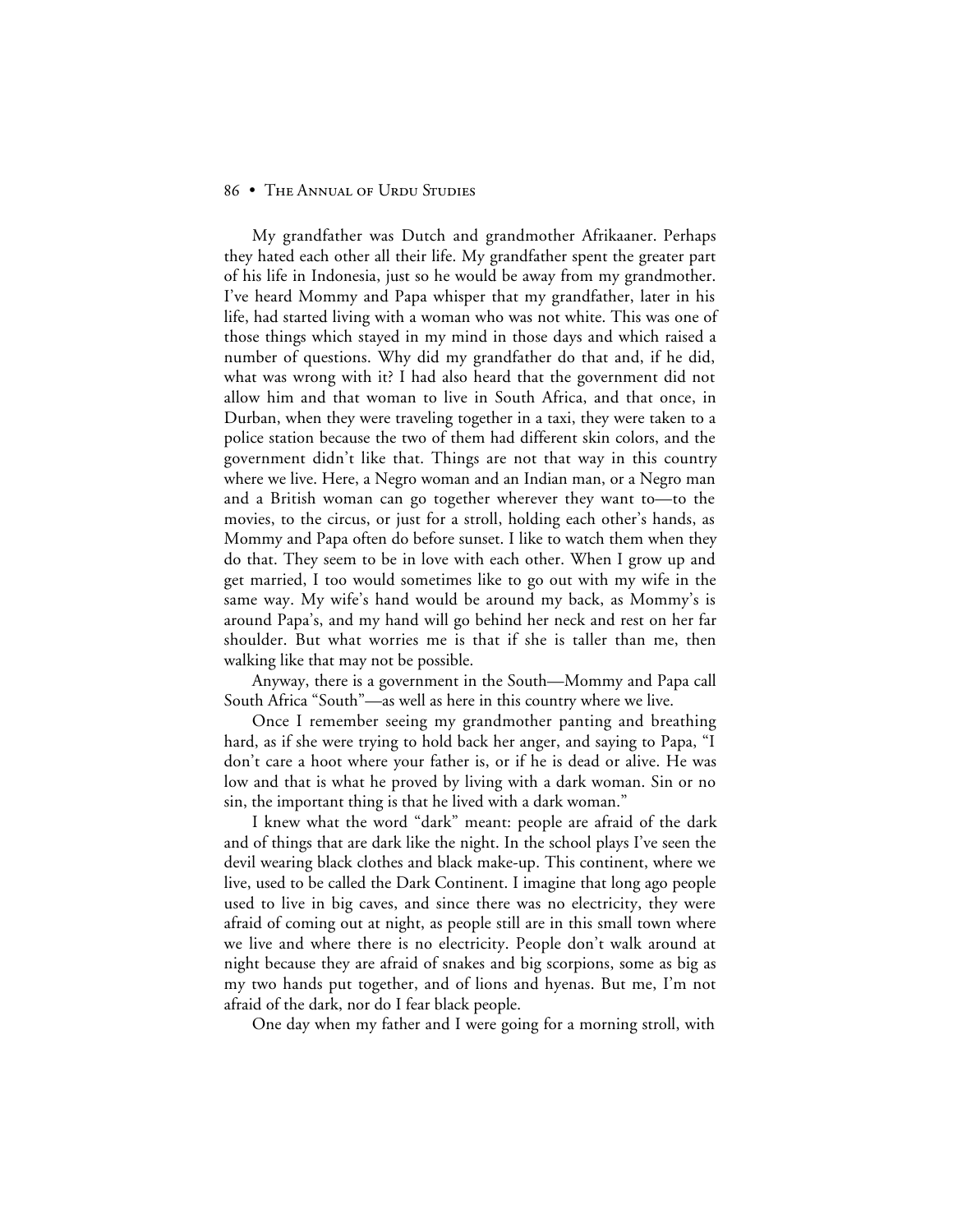our dog Mishka in tow, I asked him, "Papa, why don't we live in the South?" Papa knocked down some *neem* fruit for me from a tree with his walking stick and said, "Do you want to live there?" "No," I replied, "but even then, …" and started nibbling at my *neem* fruit quietly. Mishka sniffed the bitter *neem* berries and then went into the bush after some animal, perhaps a jungle rat.

Once again I asked, "Papa, is Grandpa really a low man?"

"No," he answered, so firmly that I was convinced that he really meant what he said. "No, your grandpa was not low; in fact, he was a great man." Then, after a pause, he added, "I say 'was' because he has now passed away."

I couldn't quite figure out what to say to a grown-up at such a time. Obviously, I couldn't pat my father on the head, as he does when I'm sad or when Tina or Fiona is; nor could I ask him to bend down so that I might pat him. I couldn't even say to him, "Please don't feel sad."

It was a beautiful morning. Mishka had once again joined me, and the sun had just come up on our right from behind the sheet of mist.

Suddenly I asked, "Papa, why did the government not allow Grandpa to live in the South with that other woman?"

In embarrassment he answered, "Perhaps there wasn't enough room for more people there."

I knew he was lying because at night Mommy would often read an ad from her medical journal and say to Papa: "Here's another one of those ads: EMIGRATING TO SOUTH AFRICA?" This journal was published in England, and I had heard that ad many times: IF YOU ARE LEAVING FOR SOUTH AFRICA, CANADA, AUSTRALIA, OR THE UNITED STATES, WE CAN LOOK AFTER THE PACKING AND SHIPPING OF YOUR HOUSEHOLD EFFECTS.

It seems as if the whole world is being invited to settle down in South Africa, but there is no room there for my grandpa and a dark woman.

This situation is like a private joke with our family. Every house has some bits of stories whose mention amuses every member of the household. In our house this is what makes both Mommy and Papa laugh. Little Fiona laughs, too, although she is so stupid and doesn't even remember meeting our grandmother. On such occasions Papa utters a word: "hypocrites."

When I asked Mommy about that word, she said it is used for a person whose beliefs and acts do not match.

But Fiona still regards hypocrite to be a big animal like a hippo, or even bigger than a hippo, like the animals we often see in the rivers here, who sometimes overturn boats.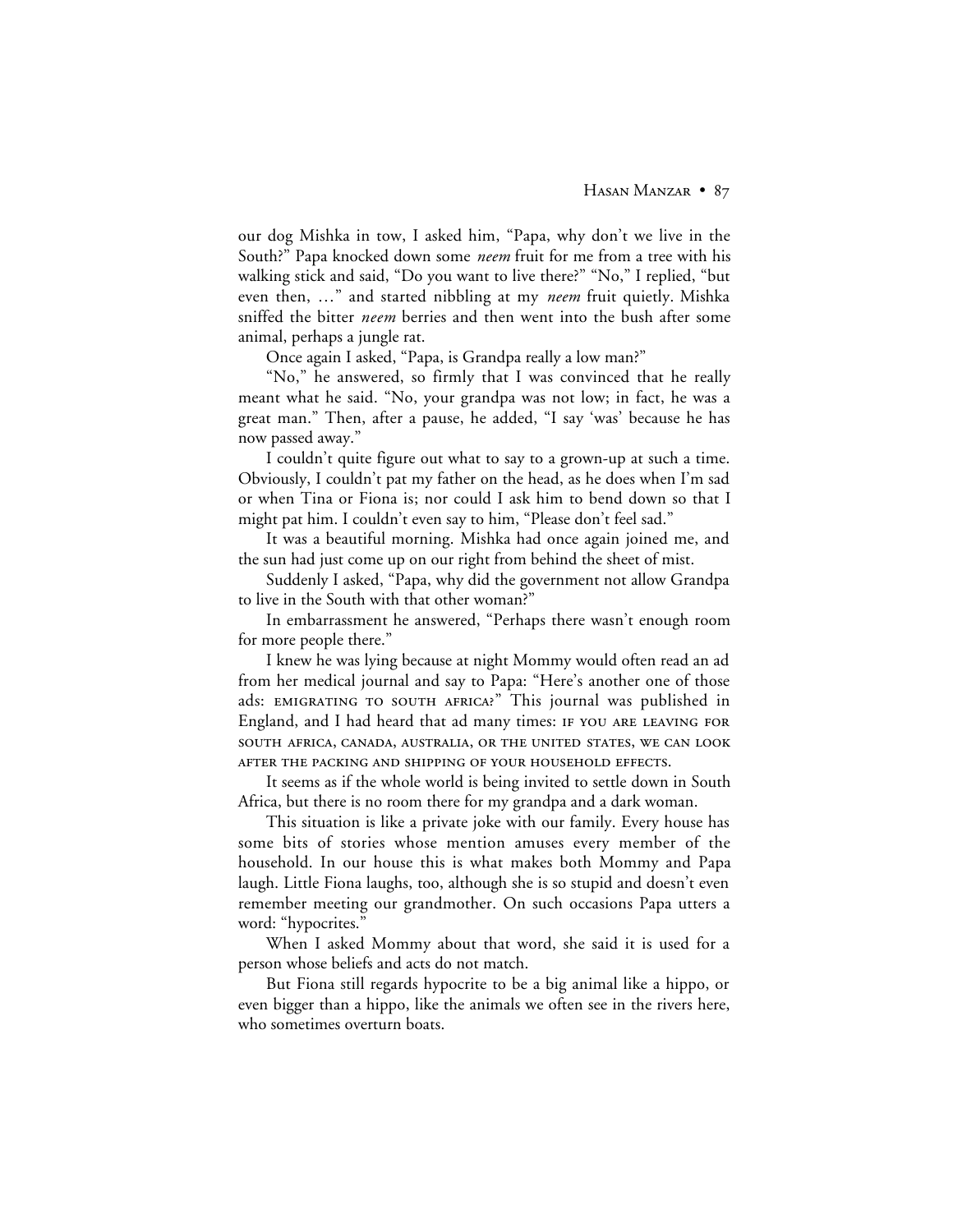So, that morning, when I, Papa, and Mishka were returning from our walk, I asked him, "Papa, if I grow up and marry a Negro or a dark woman, would it be something bad?"

Papa laughed and said, "No, it won't be bad. Do you like dark girls?" I nodded.

Then teasingly he asked, "So when are you getting married?"

"Not right now," I answered, and both of us laughed.

How we came to this small town is yet another interesting story. Papa had been transferred here from Sierra Leone. Upon coming to this country we stayed for a few days in a hotel in the Capital. As South Africa is simply known as the South, the main city here is called the Capital. When this word is used, everyone knows what city is being talked about.

Then when the government ordered Papa to start working in this small town, we went to the Capital's railway station. The place looked deserted, and a big carriage which had once been used by some members of the British royalty stood in the middle of the waiting room. A small metal plaque with some inscription on it had been fixed in a cement block nearby.

Tina read the inscription and said that during some year in the 1800s an English king and a queen had visited the city in this carriage.

I heard Mommy say to Papa, "They should do away with these memorabilia."

I didn't quite understand her last word, but I didn't want to ask Tina for fear she would begin putting on airs.

Later, when we boarded the train, we met a white woman who was already seated in the compartment. She looked at Mommy, heaved a sigh of relief, and said to the two men who had come to see her off, "Thank God. I think I will be able to sleep in peace."

Tina picked up her book of stories and went up to the upper berth. Fiona started rubbing her nose against the window pane and watching outside, and I waited for the train to move so that I might start talking to Mommy and Papa. In the noise of the train I would be able to talk freely, and that woman wouldn't hear our conversation.

I knew well what Tina was reading. Most of the stories she used to read those days I've read by now; the rest she has told me about. That day she was reading stories by Tolstoy. One of these stories was about a farmer named Pakhom who had a little land and was happy. But then he became greedy and started buying more and more land in order to become rich. At last he decided to go to the country of the Bashkirs where land could be had for free. There was only one condition: after leaving in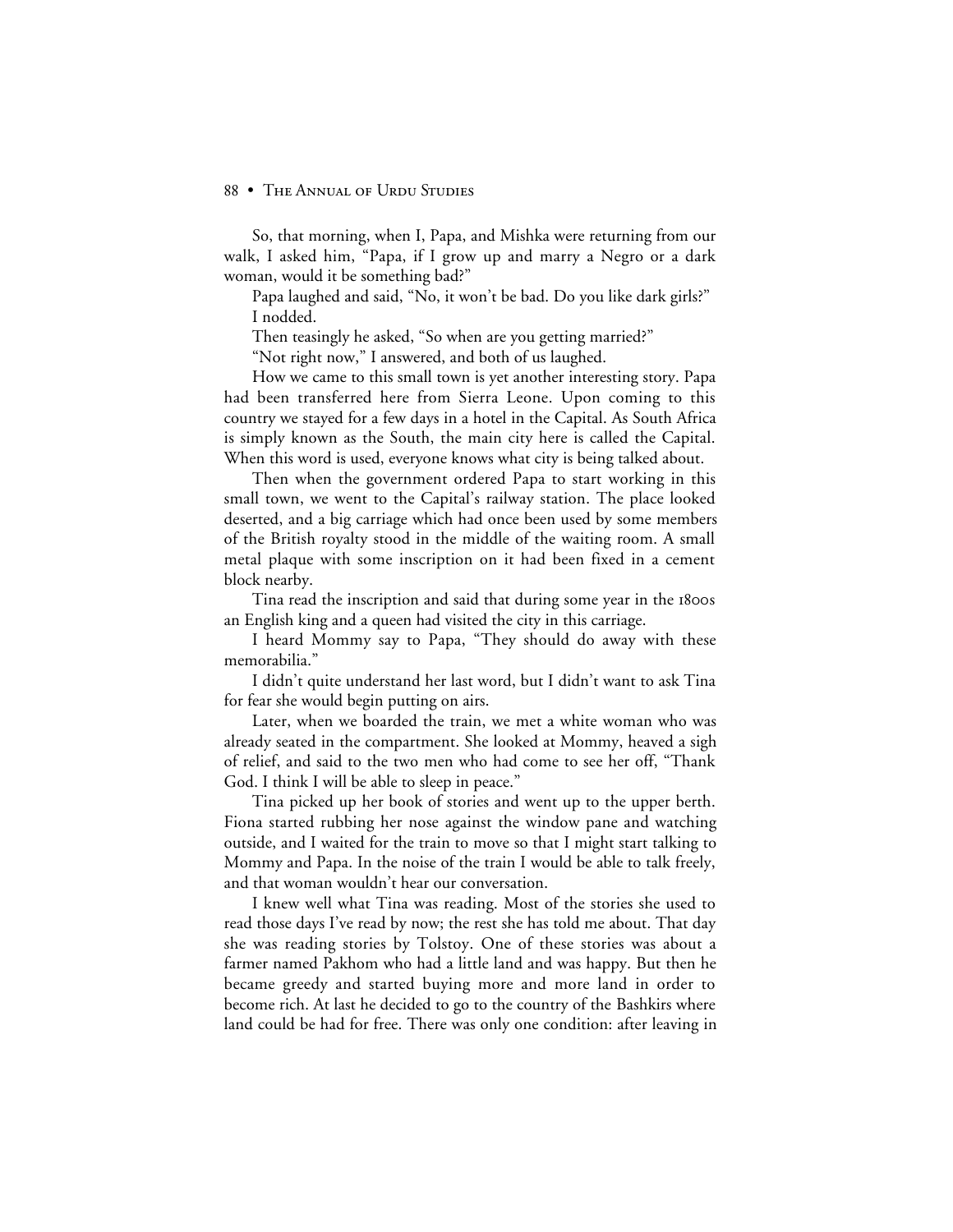the morning he would have to return before sunset to the place from which he started; all the land that he walked around would become his. But the devil put greed in Pakhom's heart, and he decided to circle a huge piece of land. He walked so much during the day that when he returned to the Chieftain of the Bashkirs, the sun was already setting. He fell on the ground as he came near the Chief. The Chief said, "Now here is a real man. See how much land he has acquired!" But when Pakhom's servant tried to lift him up Pakhom spat blood and died. So the servant had to dig a grave and bury him. At this point in the story, Tina would declaim, "From the top of his head to the soles of his feet, all the land he really needed was six feet."

Tina would say this as if she were delivering the Sunday sermon from the pulpit, and as if I were someone greedy like Pakhom who had to bow his head and listen humbly. The story was called "How Much Land Does a Man Require?"

I had made up my mind long ago to read the story myself, for I felt that Tina twisted the facts, or that, perhaps, she had in her the makings of a church-going, religious woman. I would have to find out for myself how much land a man really needs.

The train was about to leave when an Asian woman, almost at a run, holding a baby in her arms, approached our compartment. Behind her was her Negro servant who was carrying an older child in his arms. A girl almost my age walked into the compartment, all the while talking to the coolie.

On seeing this crowd, the white woman at first panicked and said "Oh, no!" But when she heard the Asian woman speak to the coolie in English, she calmed down a bit.

The coolie placed the luggage in the compartment and left. The Asian woman and her family occupied one full berth. The Negro servant also sat on one edge of the berth.

The train whistled.

The white woman, confused and angry, pointed towards the Negro servant and asked the Asian lady, "He is not going to stay in this compartment, is he?"

The Asian woman answered her in English, "His seat is also reserved in this compartment."

"No," she said sternly. "He is not to travel in this compartment."

She called the Negro guard who happened to be standing outside our compartment waving a green flag and commanded him, "Stop the train. Please."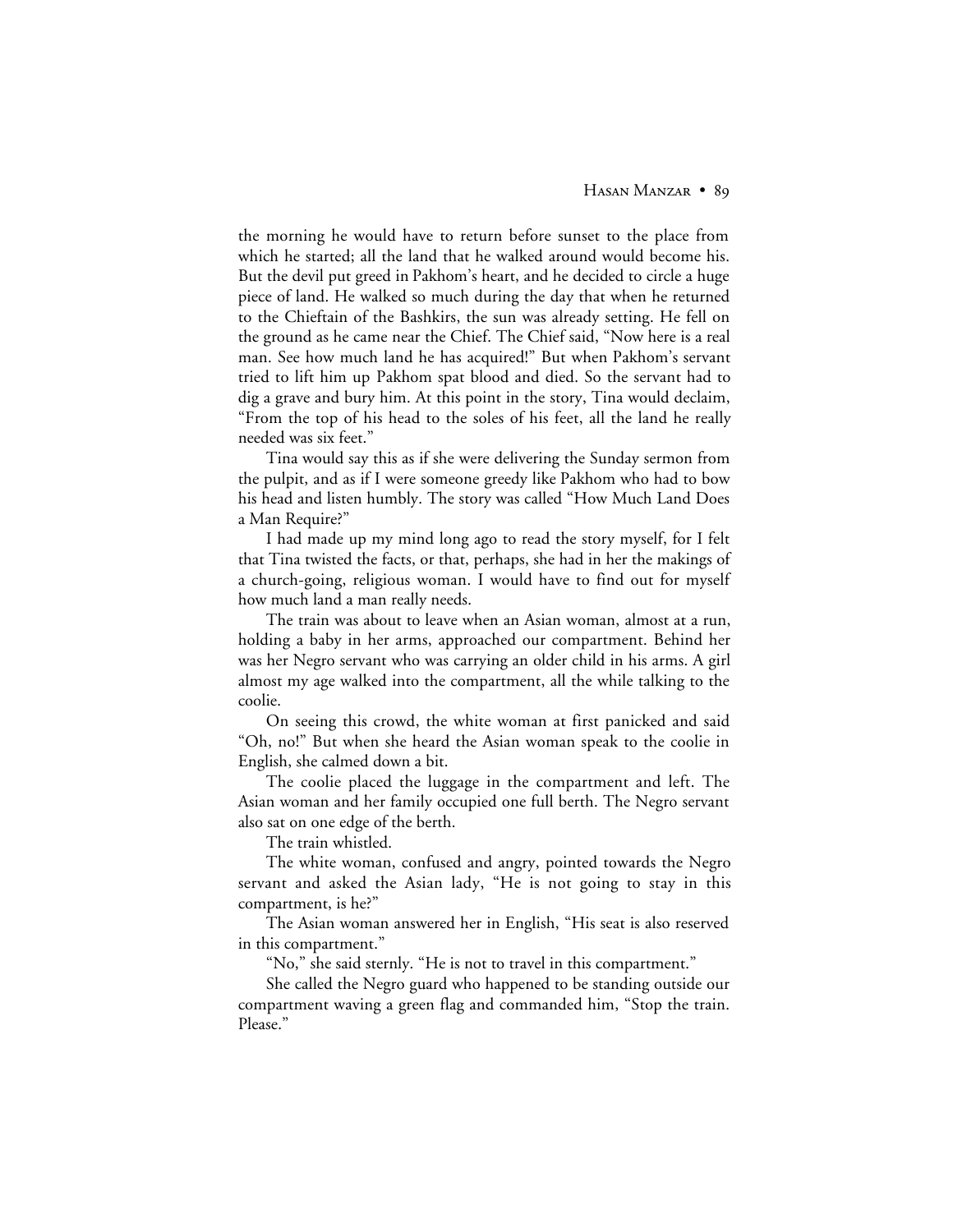The Negro guard brought the green flag down, pulled out the red flag from under his armpit, waved it in the air, and came towards us. The creaking sound that the wheels had made as the train started abruptly came to a halt, and an argument started between the white and the Asian woman. The Negro boy cringed helplessly in his corner; even the railway guard seemed helpless.

The Asian woman explained, "I'm ill, and I need this servant to look after my children. That's why I've got him a reservation in this compartment."

"No, he cannot travel in this compartment," the white woman said as if she were ordering one of her servants.

"Why not?" the Asian woman finally asked in the same tone.

"Because … because …" she hesitated and said, "because the servants travel in a separate class."

I knew she wanted to say something else—"because he is a Negro"—but living in the land of the Negroes, she couldn't well have said it.

The Asian woman said, "Well, madam, if this bothers you so much, you can change your compartment. And, in any case, he is not taking your space."

The white woman looked towards Mommy, as if expecting her to say something on her behalf, but at that very moment, Papa started playing with the youngest child of the Asian lady, and Mommy took out bars of chocolate from her purse and started distributing them to the children and to the Negro boy.

I knew this was Mommy's silent response to the white woman.

The white woman looked like she was about to have a fit of weeping.

Her two companions who were still waiting on the platform looked at us with a scowl. One of them started helping her down from the train, and the other picked up her luggage. I heard one of them say to her, "You can go by air, *mi'daire*."

But I'm sure the Negro guard found her room in some other compartment because, as the train left, I saw the two men leave the platform without her.

After this little incident our journey was pleasant, and we came to this town which does not have electricity or tap water. But Mommy, Papa, I, Tina, Fiona—each of us likes this place because we can move around alone wherever we want to and because everyone here knows everyone else— the Negroes, the Asians, the white people, and even those whose skin is yellow like the underbelly of a gecko, but who have short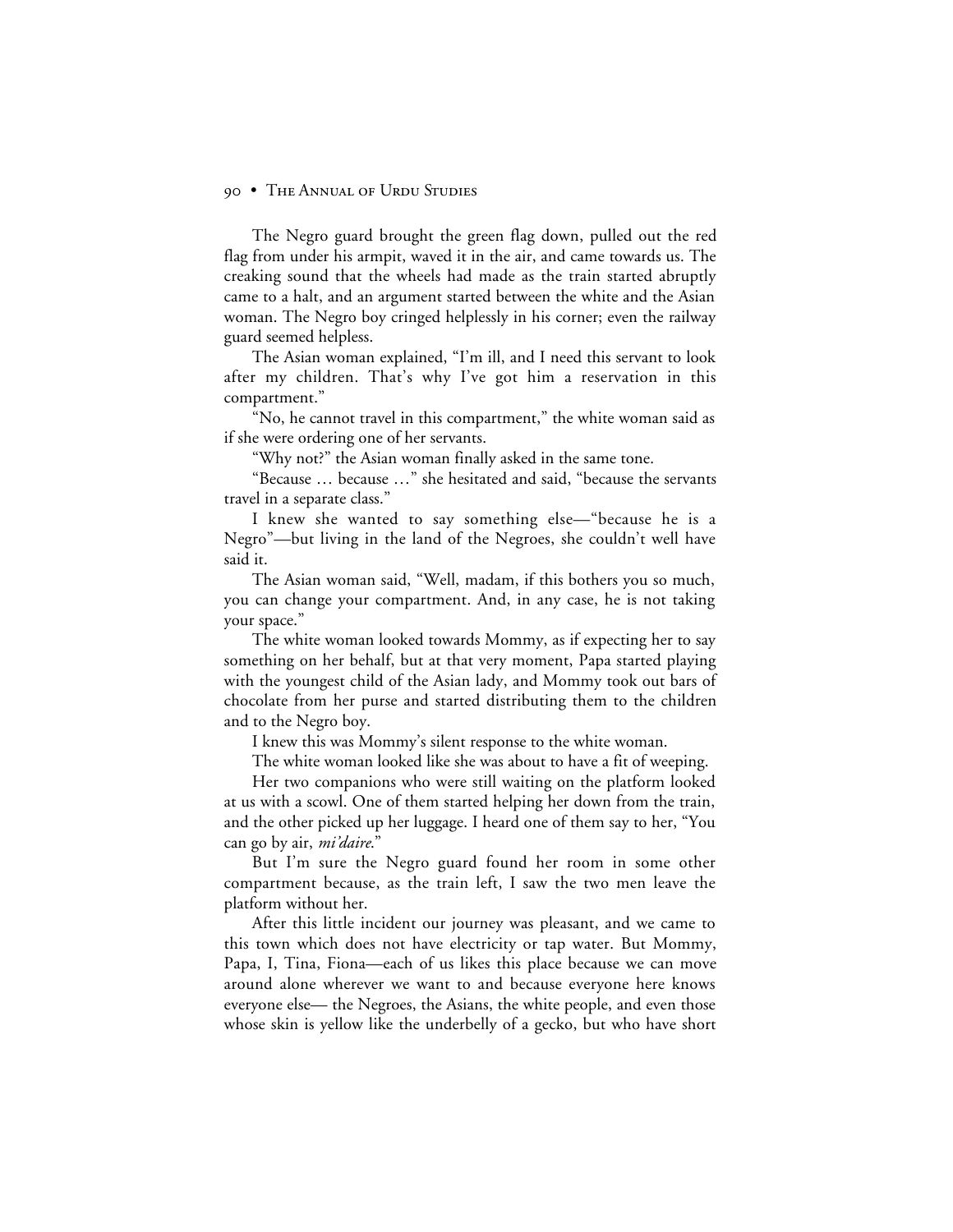crinkly hair.

I've heard people say that the mothers of these people were Negroes, and their fathers Europeans who, when the British rule came to an end, went back to Europe.

How can that be possible? This, too, was one of those things that stayed in my mind and bothered me. How can a father leave his children and go away forever? Once when I asked Tina this question, she answered as grown-ups often do: "Strange, isn't it?"

I knew that she did not want to answer my question, or that she did not herself know the answer. She would argue with me on such matters only when she had something to say to me to shut me up, something she had perhaps read in a book some days ago. At such times, her manner of speech would always become that of the grown-ups.

One day when Papa was away on a tour and Mommy was busy looking after her patients at home, Tina came to me and whispered, "Do you want to see someone being buried?"

"Who died?" I asked impatiently. "Let's go."

She put her finger on her lips to keep me quiet and answered, "A driver from Papa's team."

"Which one?" I asked eagerly.

"You'll see soon enough," she said and motioned me to follow her.

Tina had no school that day. Fiona was outside playing with the dog, and we were afraid the two of them might want to accompany us if they smelled us. But Tina had the whole trip carefully planned in her mind. At that time she looked more like one of the characters from her adventure stories than the sister I knew.

We left the main road and walked through a corn field, and entered the hospital, which was about a mile away from our house, by climbing the boundary wall.

At a little distance from the hospital was a deserted building whose door had a lock on it. She took me to that building. Standing on her toes, she peered into each of the windows and then asked me to look inside one window.

Inside, on a white tiled table, lay one of Papa's drivers, the one who had brought me a pet monkey a few days ago.

There was blood on the table. The top of the man's head seemed to have been cut open and then stitched with thread. Tina said that that morning when his two wives went to wake him up, he was lying dead in bed, and Mommy had said that an autopsy was to be done on him before he could be buried.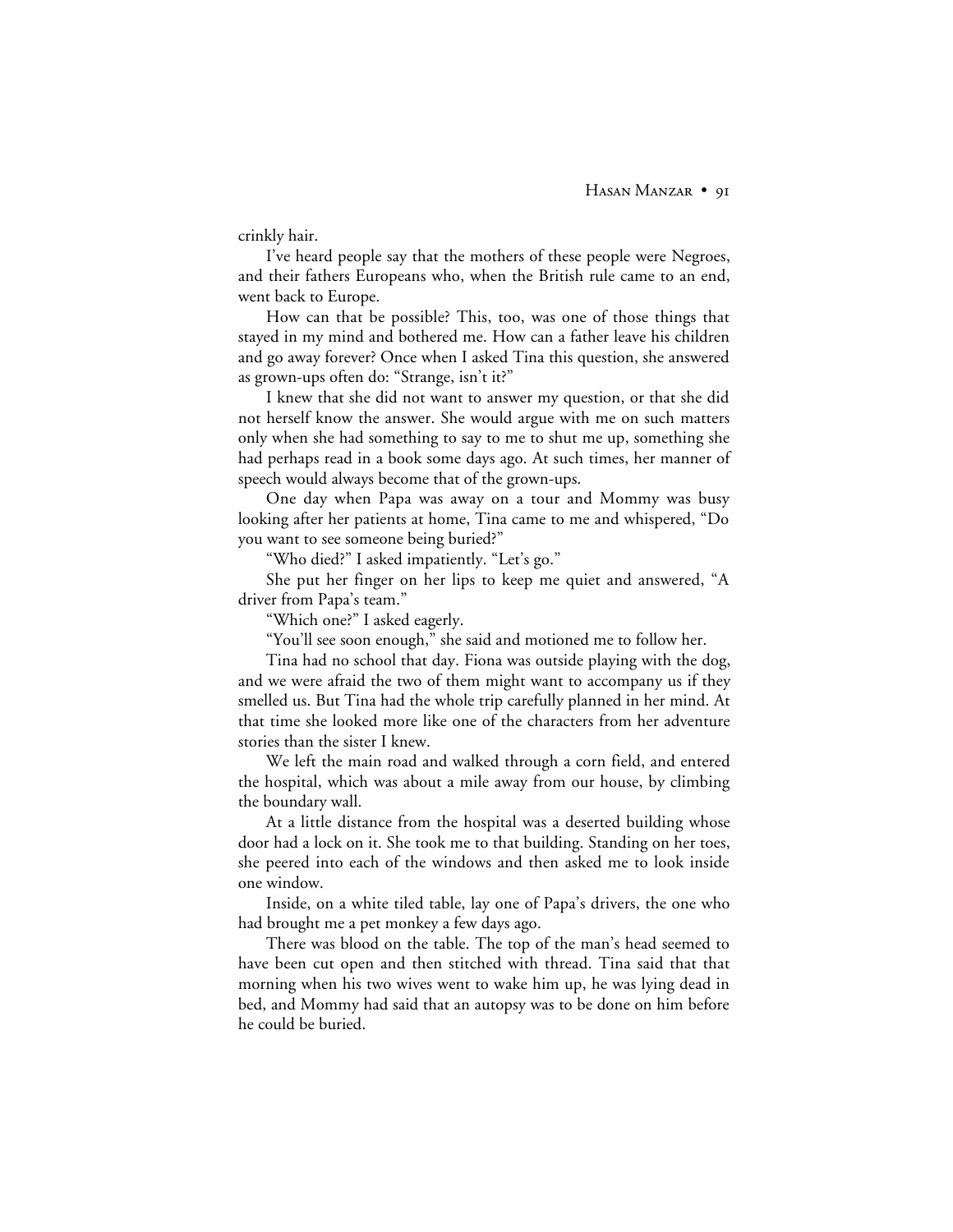I asked her what "autopsy" meant, even though in doing so I had to hide my humiliation.

"It means to find out if he was poisoned and that's why he never woke up from his sleep. But Mommy says he had a heart attack. She found that out after he was cut open. That's autopsy. His body has been sewed back again."

I moved away from the window. I didn't want Tina to know that I was feeling scared. His burial was some time away, so we came back home.

An hour or so later Tina came to me again and said, "Come on."

Going through the corn field, we walked towards the Muslim graveyard.

We could see the whole scene from behind the thick shrubs. I saw Papa standing, looking downcast, among the people who were gathered there, and, in a way, I felt relieved that our stealthy trip would not be discovered, for we had left Mommy and Fiona asleep at home, and Papa was standing there, right in front of us.

The driver's body, wrapped in a white cloth, lay on a wooden plank. Blood was still oozing out of the white cloth.

Two men nearby were digging a pit. The red soil which they had shoveled out lay in two mounds on both sides.

Then some of the people filed together in a straight line and went through what Tina later told me was the final service for the man, whatever that meant.

Papa and some men stayed on one side while this service was going on. I knew the reason for this, but Tina also told me. Papa was a Christian, while the driver and those who had come to bury him were Muslims.

Some chameleons moved about in the bush around us, but I was more afraid of the red ants which were close by.

A little later, the people picked up the driver's body wrapped in the cloth and placed it inside the pit. Then they spread some banana leaves on the body and began shoveling in the soil that had been taken out earlier. Soon the two mounds disappeared. In their place now there was a long grave around which the people stood. Everyone, including Papa, raised his hands to say a prayer.

Tina once again looked at me the way she does when she wants to show that she alone knows all the secrets of the world, and whispered in my ear, "Six feet. See? From his head to his toes, that was all the land he needed."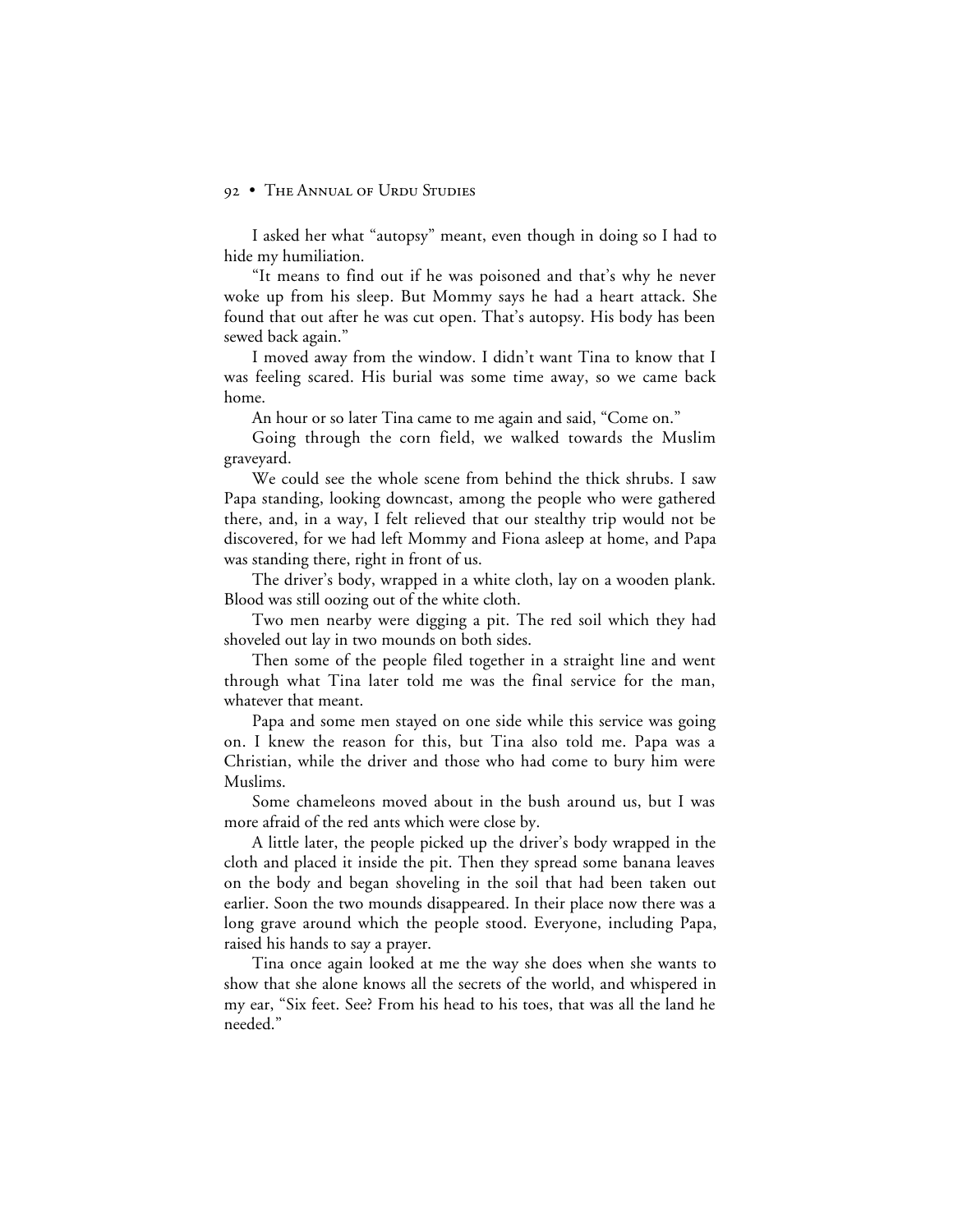I was grateful to Tina for having brought me there to watch the burial, but even then I hated her sermonizing.

In the evening, in Tina's presence, I asked Mommy, "Was Tolstoy really a great writer, Mommy?"

Tina's ears turned crimson.

Mommy said, "Yes. He was truly great."

"Even greater than Johanna Spyri and Enid Blyton?"

Mommy seriously said, "Maybe not yet, but when you grow up, perhaps he may also grow with you to become a greater writer than Johanna Spyri and Enid Blyton."

"And whatever he writes, is it absolutely true?" I asked. "Yes."

"Is it, then, true that a man needs only six feet of land?"

"In a way, yes, it's true."

I think Tina had started sweating by this time, but she did not move from her seat.

"Then, why…?" I stopped.

"Why what?" Mommy asked in an exploring tone.

"Oh, nothing," I tried to evade the subject.

"It seems there *is* something," Papa joined in the conversation for the first time.

He had been quiet since the evening. The driver's sudden death had obviously touched him. The driver and Papa had been together on many long trips through the dense forest which is dark even in daytime, and where one is afraid of attacks by wild animals and by the enemy tribesmen who might recognize the driver by the marks on his face and try to kill him. In such situations, Papa would take over the wheel and the driver would hide between the seats in the back. At eating time, if the driver's food was finished, he would start eating from Papa's plate—if Papa wasn't eating pig's meat—and sometimes even Papa shared the driver's food.

I knew that, like me, Papa was also feeling sad because, in the afternoon, the two of us had been patting the back of the monkey the driver had given me.

Then I almost exploded, "It's all lies, all lies."

Mommy and Papa looked at each other.

"What's all lies?" Mommy asked me. "Do you mean all that Tolstoy has written?" she asked again, politely.

"Has anything happened?" Mommy then asked Tina.

Tina bowed her head.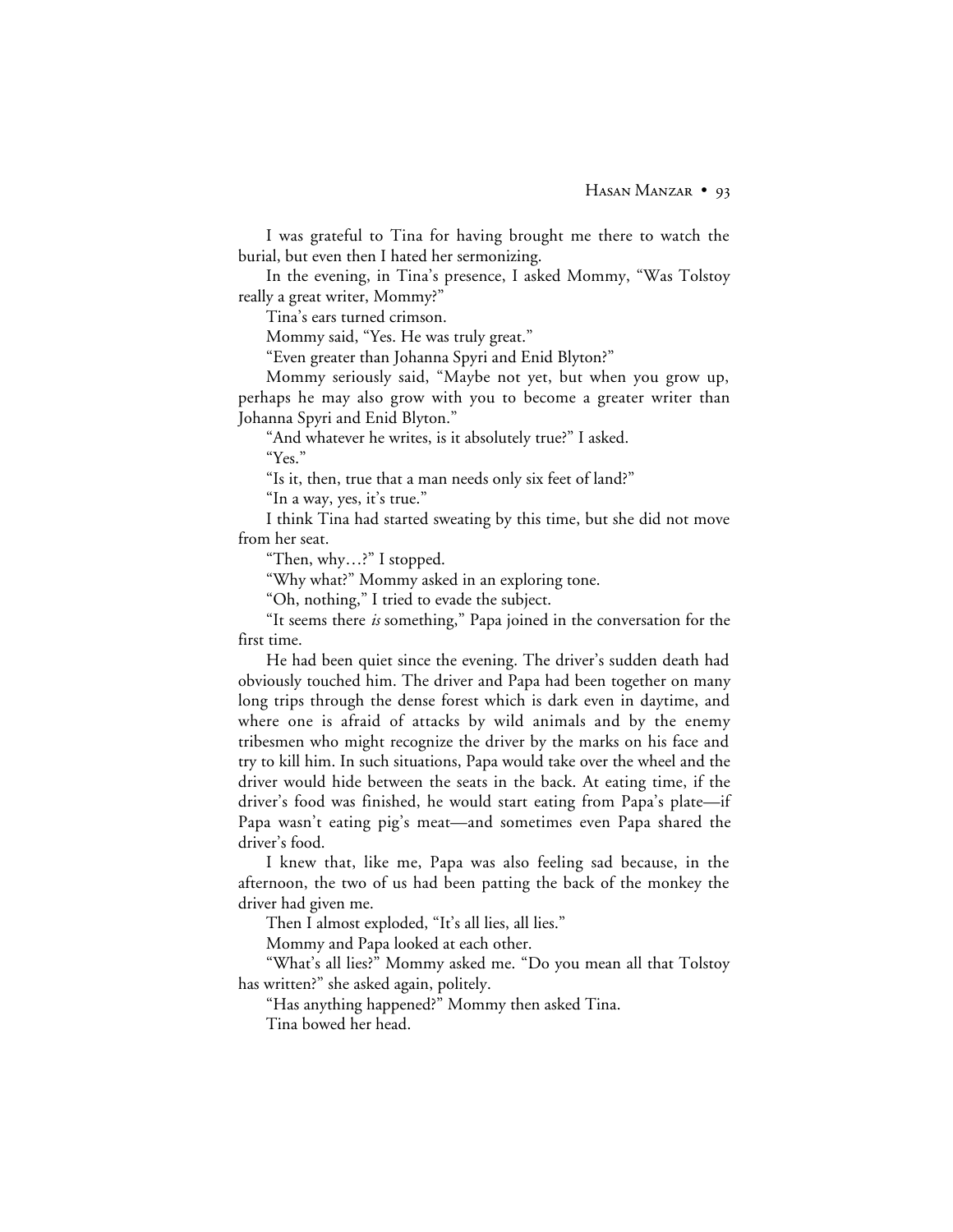"Okay, okay. We'll talk about it after supper," Papa said.

I wasn't sure if I was sad and crying or just angry. Also, if I was angry, was it at Tolstoy or at Tina? And if I was sad and crying, was it at the driver's death or some other thing?

Images of people—my grandmother, the white woman whom we had met in the train for a while, and dozens of others—were floating in my mind.

I recalled the words of the Sunday morning sermons in our Church and all those things I had heard in the car during our night-long travel last summer from Pretoria to Durban, when we last met grandmother. At our departure she had said to Papa, "Hank, you are welcome to come back here anytime you want. This is the only country in the world where the settlers had only one ideal—that when they sit outside on the steps of their houses, they should not see the smoke rising from the chimney of their nearest neighbor's house."

During that journey a friend of Papa's was driving the car. Papa sat in the front seat, and Mommy, I, Fiona, and Tina were in the back. At night time, on a long stretch of road which went smoothly for miles and miles, who could have stayed awake for long?

The hills which during the day seemed wrapped in the green velvety grass were hidden by the darkness. Once in a while the headlights would show where one or another began to rise from the roadside.

We were passing through familiar cities and towns—Colenso, Ladysmith, Pietermeritzburg, all of which were quiet.

The houses of the white Afrikaaner farmers stood quietly on the farms, miles away from each other. In one corner of each kraal, very close together, were the quarters of each farmer's servants.

Even during the day I had found the streets of Pietermeritzburg deserted. At night they seemed even more frightening, even though they were lit. They seemed to have been made empty of people.

After talking for a while, Mommy had gone to sleep. Fiona had been asleep since the journey began, and Tina couldn't keep awake for long, for she couldn't read.

Papa and his friend were the only ones talking. They were speaking in low tones, saying things which were altogether new for me. For instance, they said that when the settlements in the South had just begun, some woman had written in her journal that the policy of equality for blacks and whites was against the teachings of the Bible.

What "policy" meant I did not know, but I knew that what the Sunday sermons in our town said was different from what that woman